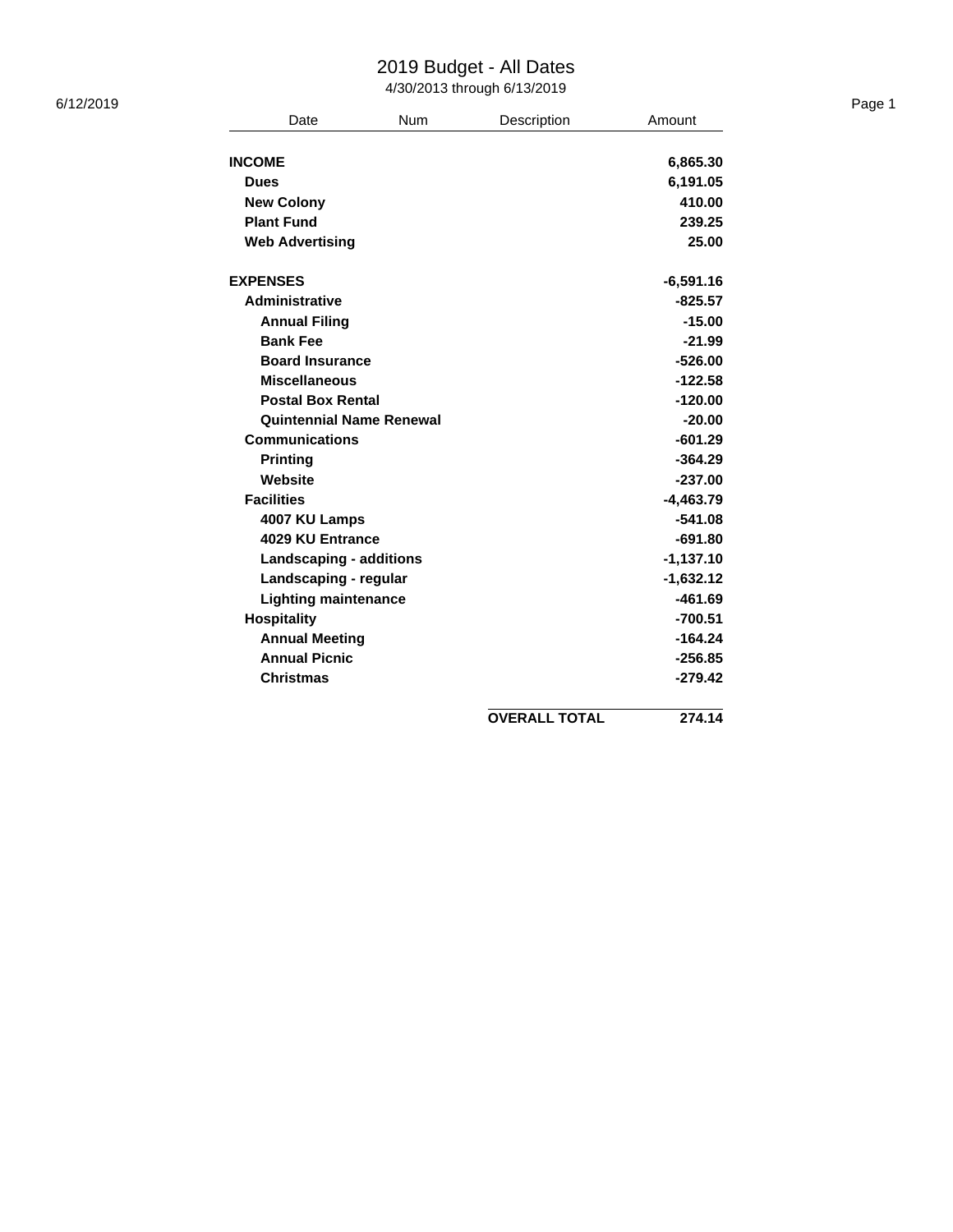## Annual Transactions - FY2019

6/1/2018 through 5/31/2019

| 6/12/2019                |       |                                          |               |                                     | Page 1    |
|--------------------------|-------|------------------------------------------|---------------|-------------------------------------|-----------|
| Date                     | Num   | Description                              | Memo          | Category                            | Amount    |
| <b>BALANCE 5/31/2018</b> |       |                                          |               |                                     | 4,530.67  |
| 6/1/2018                 | 176   | Jerry Weisenfluh                         | 2019          | Administrative: Miscellaneous       | $-21.04$  |
| 6/1/2018                 |       | Deposit                                  | 2018NDF       | Grant Income                        | 760.00    |
| 6/4/2018                 |       | Kentucky Utiliti Payment                 | 2019          | Facilities: 4029 KU Entrance        | $-56.58$  |
| 6/5/2018                 |       | Walmart                                  | 2019          | Administrative: Miscellaneous       | $-42.27$  |
| 6/6/2018                 | 177   | Jerry Weisenfluh                         | 2019          | Facilities: Landscaping - regular   | $-28.59$  |
| 6/7/2018                 |       | Kentucky Utiliti Payment                 | 2019          | Facilities: 4007 KU Lamps           | $-50.25$  |
| 6/7/2018                 |       | <b>PNC</b>                               | 2019          | Administrative:Miscellaneous        | 1.01      |
| 6/13/2018                |       | <b>Staples</b>                           | 2019          | Communications: Printing            | $-4.20$   |
| 6/14/2018                |       | <b>PNC</b>                               | 2019          | Administrative: Bank Fee            | $-21.99$  |
| 6/25/2018                |       | Deposit                                  | 2019          | <b>Plant Fund</b>                   | 116.00    |
| 6/25/2018                |       | Deposit                                  | 2019          | Dues                                | 125.00    |
| 6/25/2018                |       | Deposit                                  | 2019          | Dues                                | 125.00    |
| 6/25/2018                |       |                                          | 2019          | Dues                                | 375.00    |
| 6/26/2018                |       | Deposit                                  |               |                                     |           |
|                          |       | Landscapers Corner<br>Landscapers Corner | 2019<br>2019  | Facilities: Landscaping - regular   | $-47.70$  |
| 6/26/2018                |       |                                          |               | Facilities: Landscaping - regular   | $-47.70$  |
| 6/27/2018                | 1001  | Skybax Ecological Services LLC           | 2018NDF       | <b>Grant Expense</b>                | $-720.00$ |
| 7/2/2018                 |       | Kentucky Utiliti Payment                 | 2019          | Facilities: 4029 KU Entrance        | $-56.42$  |
| 7/3/2018                 |       | Wix.com                                  | 2019          | Communications: Website             | $-117.00$ |
| 7/9/2018                 |       | Wix.com                                  | 2019          | Communications: Website             | $-120.00$ |
| 7/9/2018                 |       | Deposit                                  | 2019          | Dues                                | 125.00    |
| 7/9/2018                 |       | Deposit                                  | 2019          | Dues                                | 125.00    |
| 7/9/2018                 |       | Deposit                                  | 2019          | Dues                                | 125.00    |
| 7/9/2018                 |       | Deposit                                  | 2019          | Dues                                | 125.00    |
| 7/9/2018                 |       | Deposit                                  | 2019          | Dues                                | 125.00    |
| 7/9/2018                 |       | Deposit                                  | 2019          | Dues                                | 125.00    |
| 7/9/2018                 |       | Deposit                                  | 2019          | Dues                                | 62.50     |
| 7/9/2018                 |       | Deposit                                  | 2019          | Dues                                | 62.50     |
| 7/10/2018                |       | Kentucky Utiliti Payment                 | 2019          | Facilities: 4007 KU Lamps           | $-49.75$  |
| 7/25/2018                | 1002  | Jane Madden                              | 2019          | Facilities: Landscaping - additions | $-380.10$ |
| 7/26/2018                |       | S Deposit- PayPal                        | 2019          | Dues                                | 1,331.77  |
|                          |       |                                          | 2019          | <b>Plant Fund</b>                   | 48.25     |
| 7/27/2018                |       | <b>USPS</b>                              | 2019          | Administrative: Postal Box Rental   | $-120.00$ |
| 8/1/2018                 |       | Kentucky Utiliti Payment                 | 2019          | Facilities: 4029 KU Entrance        | $-52.33$  |
| 8/8/2018                 |       | Kentucky Utiliti Payment                 | 2019          | Facilities: 4007 KU Lamps           | $-50.27$  |
| 8/23/2018                | Print | Landscapers Corner                       | 2019          | Facilities: Landscaping - regular   | $-36.57$  |
| 8/24/2018                |       | Springhouse Gardens                      | 2019          | Facilities: Landscaping - regular   | $-75.00$  |
| 8/27/2018                |       | Deposit                                  | 2019          | Dues                                | 125.00    |
| 8/27/2018                |       | Deposit                                  | 2019          | Dues                                | 125.00    |
| 8/27/2018                |       | Deposit                                  | 2019          | Dues                                | 125.00    |
| 8/27/2018                |       | Deposit                                  | 2019          | Dues                                | 125.00    |
| 8/27/2018                |       | Deposit                                  | 2019-Pay Dues |                                     | 121.07    |
| 8/28/2018                |       | Secretary Of State                       | 2019          | Administrative: Quintennial Name R  | $-20.00$  |
| 9/4/2018                 |       | Kentucky Utiliti Payment                 | 2019          | Facilities: 4007 KU Lamps           | $-49.58$  |
| 9/4/2018                 | Print | Landscapers Corner                       | 2019          | Facilities: Landscaping - regular   | $-36.57$  |
| 9/6/2018                 | 1003  | Jane Madden                              | 2019          | Facilities: Landscaping - regular   | $-107.00$ |
| 9/10/2018                |       | Kentucky Utiliti Payment                 | 2019          | Facilities: 4029 KU Entrance        | $-53.81$  |
| 10/1/2018                | 1005  | Darlene Bozarth                          | 2019          | Hospitality: Annual Picnic          | $-256.85$ |
| 10/2/2018                |       | Kentucky Utiliti Payment                 | 2019          | Facilities: 4029 KU Entrance        | $-47.63$  |
| 10/10/2018               | 1006  | John Burke                               | 2019          | Facilities: Lighting maintenance    | $-461.69$ |
| 10/10/2018               |       | Kentucky Utiliti Payment                 | 2019          | Facilities: 4007 KU Lamps           | $-48.19$  |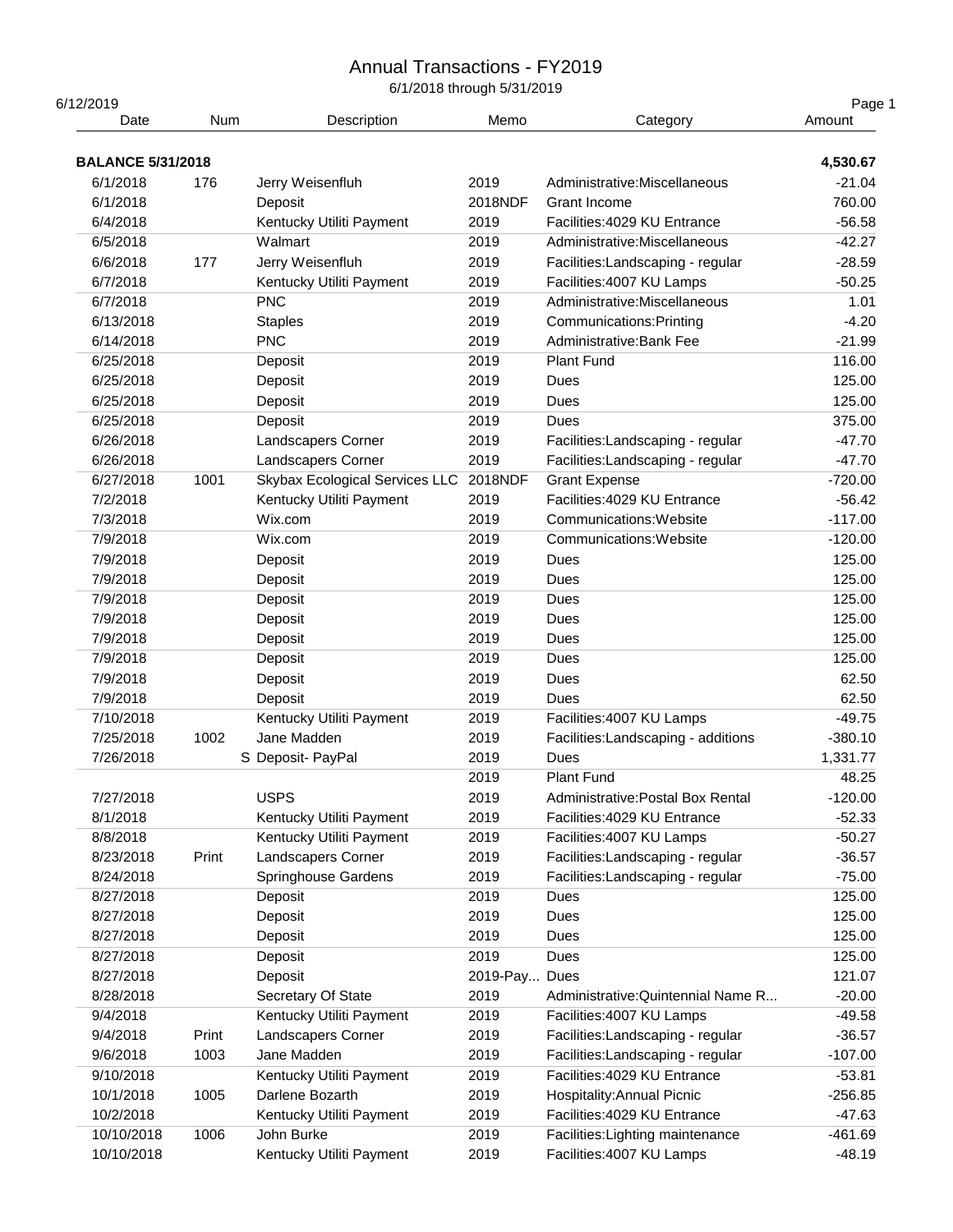## Annual Transactions - FY2019

6/1/2018 through 5/31/2019

| 6/12/2019            |            |                          |         |                                   | Page 2    |
|----------------------|------------|--------------------------|---------|-----------------------------------|-----------|
| Date                 | <b>Num</b> | Description              | Memo    | Category                          | Amount    |
| 10/29/2018           | 1007       | Jane Madden              | 2019    | Facilities: Landscaping - regular | $-237.81$ |
| 11/1/2018            |            | Deposit                  | 2019    | <b>Plant Fund</b>                 | 25.00     |
| 11/1/2018            |            | Deposit                  | 2019    | Dues                              | 125.00    |
| 11/1/2018            |            | Deposit                  | 2019    | Dues                              | 125.00    |
| 11/1/2018            |            | Deposit                  | 2020    | Dues                              | 125.00    |
| 11/1/2018            |            | Deposit                  | 2019    | <b>Plant Fund</b>                 | 50.00     |
| 11/1/2018            |            | Kentucky Utiliti Payment | 2019    | Facilities: 4029 KU Entrance      | $-49.40$  |
| 11/8/2018            |            | Kentucky Utiliti Payment | 2019    | Facilities: 4007 KU Lamps         | $-37.21$  |
| 11/15/2018           |            | Deposit                  | 2018NDF | Grant Income                      | 6,507.50  |
| 11/16/2018           |            | Home Depot               | 2019    | Hospitality: Christmas            | $-41.15$  |
| 11/21/2018           |            | Debbie Moody             | 2019    | Hospitality: Christmas            | $-50.00$  |
| 11/30/2018           |            | Deposit                  | 2019    | Dues                              | 125.00    |
| 12/2/2018            |            | Home Depot               | 2019    | Hospitality: Christmas            | $-28.56$  |
| 12/2/2018            |            | Home Depot               | 2019    | Hospitality: Christmas            | $-16.92$  |
| 12/4/2018            |            | Jane Madden              | 2019    | Hospitality: Christmas            | $-34.77$  |
| 12/4/2018            |            | Deposit                  | 2019    | Dues                              | 125.00    |
| 12/4/2018            |            | Kentucky Utiliti Payment | 2019    | Facilities: 4029 KU Entrance      | $-51.99$  |
| 12/11/2018           |            | Kentucky Utiliti Payment | 2019    | Facilities: 4007 KU Lamps         | $-34.17$  |
| 1/7/2019             |            | Kentucky Utiliti Payment | 2019    | Facilities: 4029 KU Entrance      | $-57.26$  |
| 1/14/2019            |            | Kentucky Utiliti Payment | 2019    | Facilities: 4007 KU Lamps         | $-33.36$  |
| 1/15/2019            | 1009       | Jerry Weisenfluh         | 2019    | Facilities: Landscaping - regular | $-75.00$  |
| 1/17/2019            | 1010       | Abbie Loynachan          | 2019    | Hospitality: Christmas            | $-26.10$  |
| 1/21/2019            | 1011       | <b>Brigitte Prather</b>  | 2019    | Hospitality: Christmas            | $-81.92$  |
| 2/4/2019             |            | Kentucky Utiliti Payment | 2019    | Facilities: 4029 KU Entrance      | $-58.22$  |
| 2/11/2019            |            | Kentucky Utiliti Payment | 2019    | Facilities: 4007 KU Lamps         | $-34.68$  |
| 3/5/2019             |            | Kentucky Utiliti Payment | 2019    | Facilities: 4029 KU Entrance      | $-52.99$  |
| 3/12/2019            |            | Kentucky Utiliti Payment | 2019    | Facilities: 4007 KU Lamps         | $-34.56$  |
| 3/20/2019            |            | Deposit- PayPal          | 2019    | Dues                              | 363.21    |
| 4/1/2019             | 1012       | St. Raphaels             | 2019    | Hospitality: Annual Meeting       | $-75.00$  |
| 4/2/2019             |            | Kentucky Utiliti Payment | 2019    | Facilities: 4029 KU Entrance      | $-50.57$  |
| 4/9/2019             |            | Kentucky Utiliti Payment | 2019    | Facilities: 4007 KU Lamps         | $-34.26$  |
| 4/10/2019            |            | Deposit                  | 2020    | Dues                              | 125.00    |
| 4/10/2019            |            | Deposit                  | 2020    | <b>Plant Fund</b>                 | 150.00    |
| 4/10/2019            |            | Deposit                  | 2020    | New Colony                        | 260.00    |
| 4/11/2019            | 1013       | Abbie Loynachan          | 2019    | Communications: Printing          | -340.80   |
| 4/15/2019            | Print      | Landscapers Corner       | 2019    | Facilities: Landscaping - regular | $-36.57$  |
| 5/2/2019             |            | Kentucky Utiliti Payment | 2019    | Facilities: 4029 KU Entrance      | $-49.03$  |
| 5/8/2019             |            | <b>Staples</b>           | 2019    | Communications: Printing          | $-19.29$  |
| 5/8/2019             |            | Deposit                  | 2020    | Dues                              | 125.00    |
| 5/9/2019             |            | Kentucky Utiliti Payment | 2019    | Facilities: 4007 KU Lamps         | $-34.33$  |
| 5/14/2019            | 1014       | Jane Madden              | 2019    | Facilities: Landscaping - regular | $-903.61$ |
| 5/14/2019            | 1015       | Darlene Bozarth          | 2019    | <b>Hospitality:Annual Meeting</b> | $-48.62$  |
| 5/17/2019            | 1016       | Darlene Bozarth          | 2019    | <b>Hospitality:Annual Meeting</b> | $-40.62$  |
| 5/23/2019            | <b>EFT</b> | Travellers               | 2020    | Administrative: Board Insurance   | $-526.00$ |
| 6/1/2018 - 5/31/2019 |            |                          |         |                                   | 6,234.96  |

**BALANCE 5/31/2019 10,765.63**

**TOTAL INFLOWS 12,608.81**

**TOTAL OUTFL... -6,373.85**